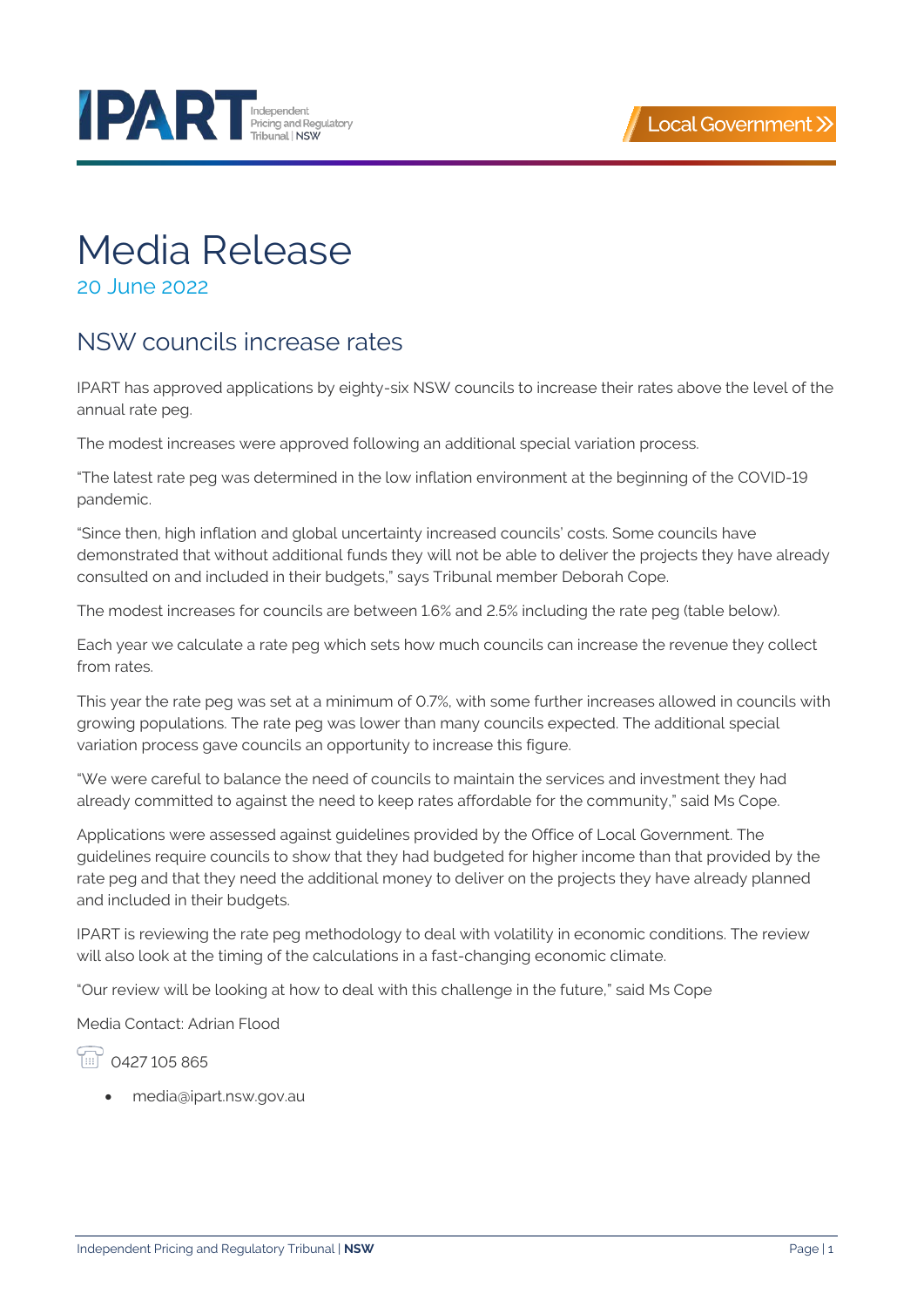## Table 1 Additional Special Variations approved

| <b>Council</b>                   | Rate peg | ASV proposed (incl rate peg) | ASV approved (incl rate peg) |
|----------------------------------|----------|------------------------------|------------------------------|
| Albury City Council              | 1.10%    | 2.00%                        | 2.00%                        |
| Armidale Regional Council        | 0.70%    | 2.50%                        | 2.50%                        |
| <b>Ballina Shire Council</b>     | 0.70%    | 2.00%                        | 2.00%                        |
| <b>Bathurst Regional Council</b> | 0.90%    | 2.50%                        | 2.50%                        |
| <b>Bayside Council</b>           | 1.60%    | 2.50%                        | 2.50%                        |
| Bega Valley Shire Council        | 0.70%    | 2.50%                        | 2.50%                        |
| Bellingen Shire Council          | 1.30%    | 2.50%                        | 2.50%                        |
| Berrigan Shire Council           | 0.90%    | 2.00%                        | 2.00%                        |
| Blacktown City Council           | 0.70%    | 1.60%                        | 1.60%                        |
| <b>Bland Shire Council</b>       | 0.70%    | 2.40%                        | 2.40%                        |
| <b>Blayney Shire Council</b>     | 0.70%    | 2.50%                        | 2.50%                        |
| <b>Bogan Shire Council</b>       | 0.70%    | 2.00%                        | 2.00%                        |
| Broken Hill City Council         | 0.70%    | 2.30%                        | 2.30%                        |
| Cabonne Council                  | 0.90%    | 2.00%                        | 2.00%                        |
| Cessnock City Council            | 0.70%    | 2.50%                        | 2.50%                        |
| City of Canada Bay Council       | 1.20%    | 2.50%                        | 2.50%                        |
| City of Parramatta Council       | 0.70%    | 2.50%                        | 2.50%                        |
| City of Sydney Council           | 1.40%    | 2.50%                        | 2.50%                        |
| Clarence Valley Council          | 0.70%    | 2.50%                        | 2.50%                        |
| Coffs Harbour City Council       | 0.70%    | 2.50%                        | 2.50%                        |
| Coolamon Shire Council           | 0.70%    | 2.50%                        | 2.50%                        |
| Coonamble Shire Council          | 0.70%    | 2.00%                        | 2.00%                        |
| Cowra Shire Council              | 0.70%    | 2.40%                        | 2.40%                        |
| Cumberland City Council          | 1.20%    | 2.50%                        | 2.50%                        |
| Dubbo Regional Council           | 0.70%    | 2.30%                        | 2.30%                        |
| <b>Edward River Council</b>      | 0.70%    | 2.50%                        | 2.00%                        |
| <b>Federation Council</b>        | 1.60%    | 2.50%                        | 2.50%                        |
| Forbes Shire Council             | 0.70%    | 2.50%                        | 2.50%                        |
| Gilgandra Shire Council          | 0.70%    | 2.50%                        | 2.50%                        |
| Glen Innes Severn Council        | 0.70%    | 2.00%                        | 2.00%                        |
| Goulburn Mulwaree Council        | 0.70%    | 2.50%                        | 2.50%                        |
| Greater Hume Shire Council       | 0.70%    | 2.00%                        | 2.00%                        |
| Griffith City Council            | 0.70%    | 2.00%                        | 2.00%                        |
| Gunnedah Shire Council           | 0.80%    | 2.50%                        | 2.50%                        |
| Hawkesbury City Council          | 0.80%    | 2.50%                        | 2.50%                        |
| Hilltops Council                 | 0.70%    | 2.50%                        | 2.50%                        |
| Hornsby Shire Council            | 0.70%    | 2.28%                        | 2.28%                        |
| Inner West Council               | 1.30%    | 2.00%                        | 2.00%                        |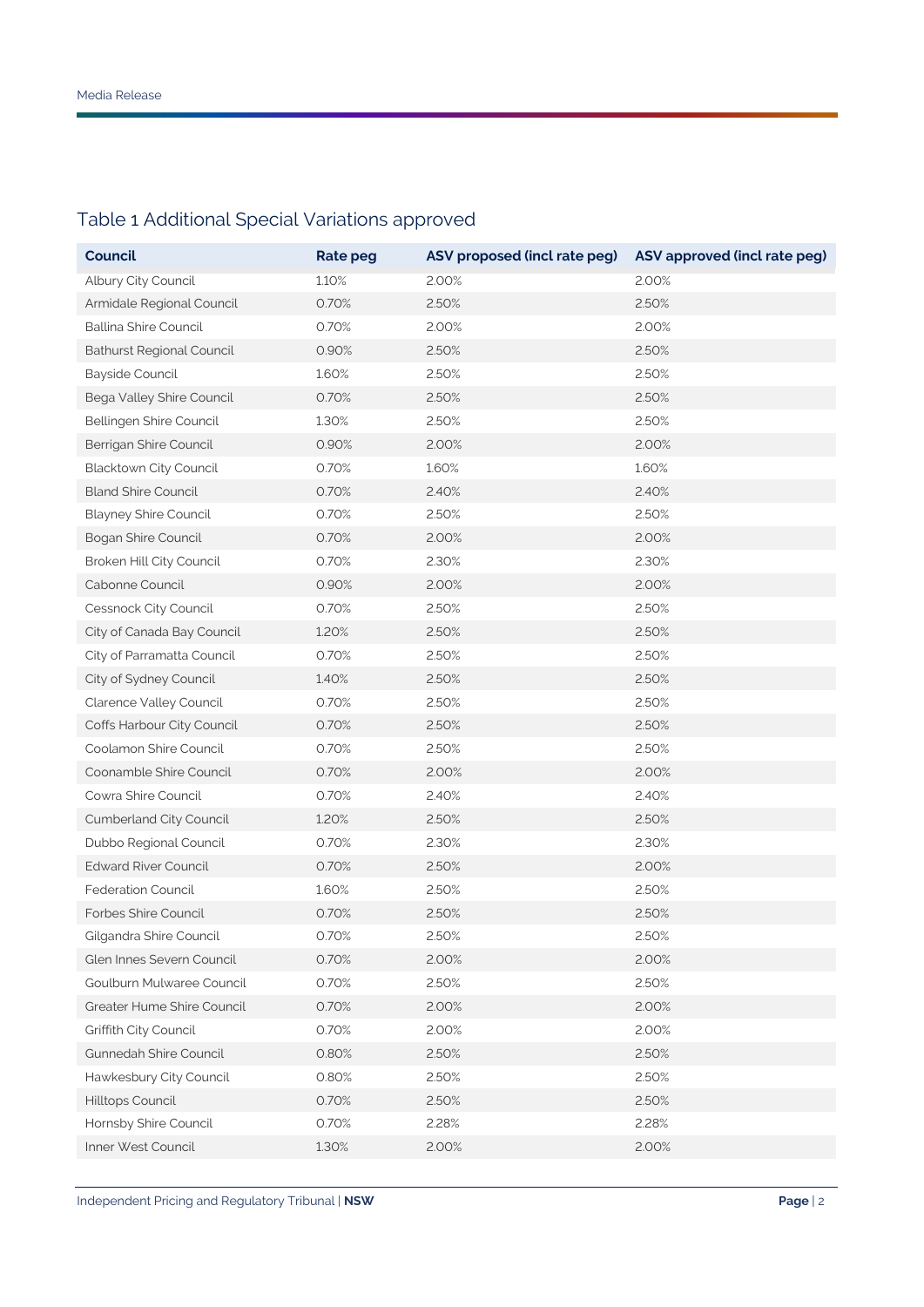| Council                                 | <b>Rate peg</b> | ASV proposed (incl rate peg) | ASV approved (incl rate peg) |
|-----------------------------------------|-----------------|------------------------------|------------------------------|
| Inverell Shire Council                  | 0.70%           | 2.00%                        | 2.00%                        |
| Junee Shire Council                     | 0.70%           | 2.50%                        | 2.50%                        |
| Kempsey Shire Council                   | 0.80%           | 2.00%                        | 2.00%                        |
| Kiama Municipal Council <sup>a</sup>    | 1.60%           | 2.50%                        | 2.50%                        |
| Ku-ring-gai Council                     | 0.70%           | 2.50%                        | 2.50%                        |
| Lachlan Shire Council                   | 0.70%           | 1.80%                        | 1.80%                        |
| Lake Macquarie City Council             | 0.70%           | 2.50%                        | 2.50%                        |
| Lane Cove Council                       | 0.70%           | 2.00%                        | 2.00%                        |
| Leeton Shire Council                    | 0.70%           | 1.80%                        | 1.80%                        |
| Lithgow City Council                    | 0.70%           | 2.50%                        | 2.50%                        |
| Liverpool City Council                  | 1.00%           | 2.00%                        | 2.00%                        |
| Lockhart Shire Council                  | 0.70%           | 2.00%                        | 2.00%                        |
| Mid-Coast Council                       | 0.90%           | 2.25%                        | 2.25%                        |
| Moree Plains Shire Council              | 0.70%           | 2.28%                        | 2.28%                        |
| Mosman Council                          | 0.70%           | 2.30%                        | 2.30%                        |
| Murray River Council                    | 1.50%           | 2.00%                        | 2.00%                        |
| Murrumbidgee Council                    | 0.70%           | 2.50%                        | 2.50%                        |
| Muswellbrook Shire Council              | 0.70%           | 2.50%                        | 2.50%                        |
| Narrandera Shire Council                | 0.70%           | 2.00%                        | 2.00%                        |
| Newcastle City Council                  | 1.20%           | 2.50%                        | 2.50%                        |
| North Sydney Council                    | 0.90%           | 2.00%                        | 2.00%                        |
| Northern Beaches Council                | 0.70%           | 2.40%                        | 2.40%                        |
| Oberon Council                          | 0.70%           | 2.10%                        | 2.10%                        |
| Orange City Council                     | 0.70%           | 2.50%                        | 2.50%                        |
| Parkes Shire Council                    | 0.70%           | 2.50%                        | 2.50%                        |
| Penrith City Council                    | 1.40%           | 2.50%                        | 2.50%                        |
| Port Stephens Council                   | 1.30%           | 2.50%                        | 2.50%                        |
| Queanbeyan-Palerang Regional<br>Council | 0.70%           | 2.50%                        | 2.50%                        |
| Randwick City Council                   | 1.30%           | 2.50%                        | 2.50%                        |
| Singleton Council                       | 0.70%           | 2.00%                        | 2.00%                        |
| Snowy Monaro Regional Council           | 0.80%           | 2.30%                        | 2.30%                        |
| Sutherland Shire Council                | 0.70%           | 2.50%                        | 2.50%                        |
| Tamworth Regional Council               | 0.70%           | 2.00%                        | 2.00%                        |
| Temora Shire Council                    | 0.70%           | 2.00%                        | 2.00%                        |
| The Hills Shire Council                 | 1.60%           | 2.50%                        | 2.50%                        |
| Upper Hunter Shire Council              | 0.70%           | 2.00%                        | 2.00%                        |
| Uralla Shire Council                    | 0.70%           | 2.50%                        | 2.50%                        |
| Wagga Wagga City Council                | 0.70%           | 2.00%                        | 2.00%                        |
| Walgett Shire Council                   | 0.70%           | 2.00%                        | 2.00%                        |